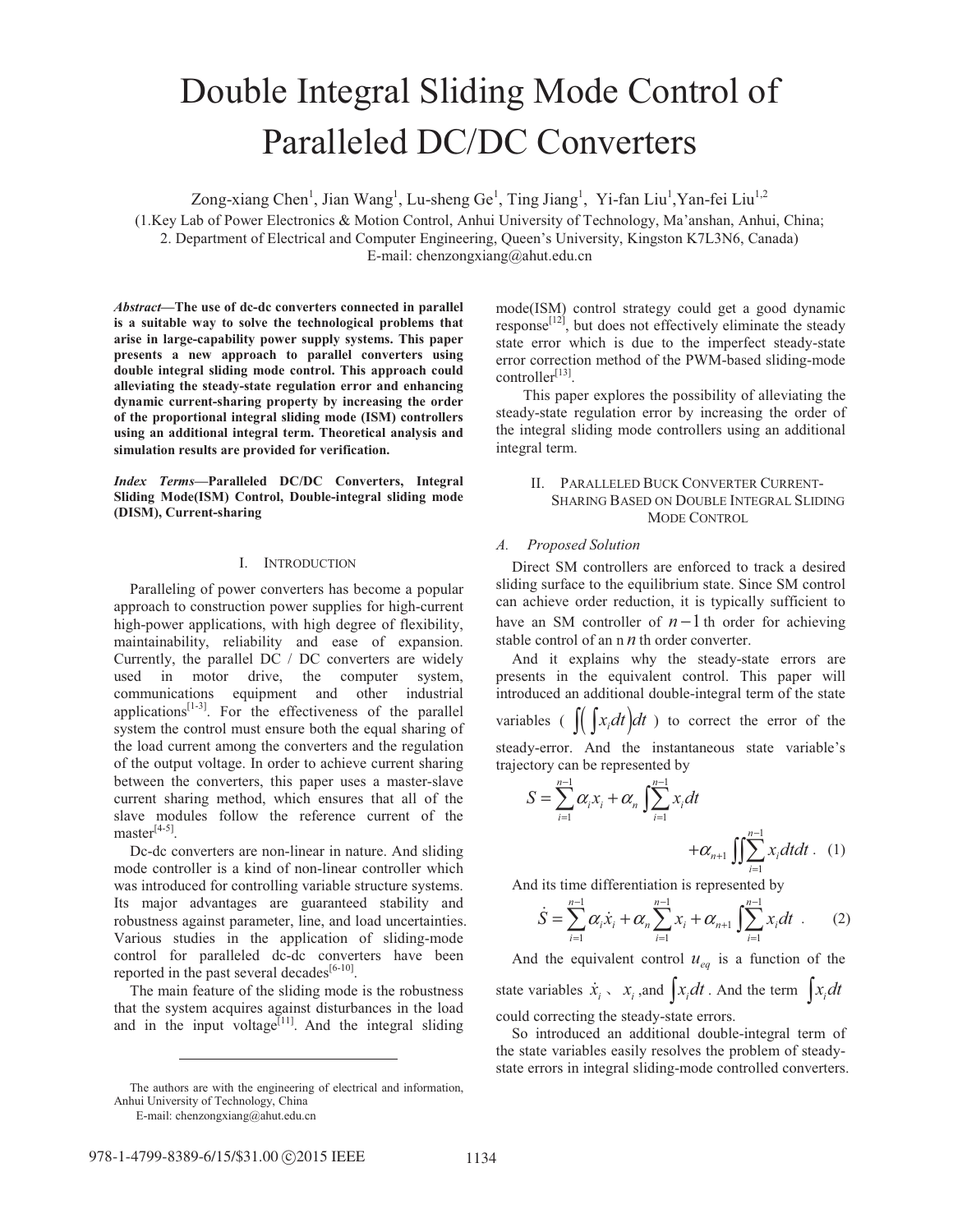# *B. Control Design Process Based on the Double Integral Sliding Mode Control*

To verify the feasibility of the control strategy ,a two cell paralleled buck converter under the Master/Slave current-sharing configuration was constructed and analyzed.

And the paralleled buck converter's state equation in a complete cycle can be written as:

$$
\begin{cases}\n\frac{d_{L_j}}{dt} = -\frac{1}{L_j} v_o + \frac{1}{L_j} v_i \times u & j = 1, 2 \\
\frac{dv_o}{dt} = \frac{1}{C_o} \sum_{k=1}^n i_k - \frac{1}{R_L C_o} v_o & C_o = \sum_{k=1}^n C_j\n\end{cases}
$$
\n(3)

Where  $u$  is the system's control vector which represents the logic state of power switch. Also  $L_i$ ,  $C_i$ , and  $R_l$  denote the inductance, capacitance, and instantaneous load resistance respectively;  $i_{L_i}$ ,  $i_c$ ,  $v_o$ , and  $v_i$  denote the inductor currents, capacitor currents, output voltages, and input voltage.

The paralleled buck converter use the switching function  $u = \frac{1}{2}(1 + \text{Sign}(S))$ 2  $u = \frac{1}{2}(1 + \text{Sign}(S))$  and the sliding surface

$$
S_j = \alpha_1 x_1 + \alpha_2 x_2 + \alpha_3 x_3 + \alpha_4 x_4 \quad j = 1, 2. (4)
$$

Where  $\alpha_1 \cdot \alpha_2 \cdot \alpha_3$  and  $\alpha_4$  represent the desired sliding coefficients.

 For the DISM voltage controlled paralleled buck converter, the controlled state variables are the current error  $x_1$ , the voltage error  $x_2$ , the integral of the current and the voltage errors  $x<sub>3</sub>$ , and the double integral of the current and the voltage errors  $x_4$ , which are expressed as

$$
\begin{cases}\n x_1 = i_{ref} - i_{Lj} \\
 x_2 = V_{ref} - \beta v_o \\
 x_3 = \int (x_1 + x_2) dt \\
 x_4 = \int \int (x_1 + x_2) dt dt\n\end{cases}
$$
\n $j = 1, 2$  (5)

Where

$$
i_{ref} = K(V_{ref} - \beta v_o)
$$
 (6)

and  $K$  is the amplified gain of the voltage error. substituting the paralleled buck converter's behavioral models under CCM into the time differentiation of (5) gives the dynamical model of the proposed system as

$$
\begin{cases}\n\dot{x}_1 = \frac{d(i_{ref} - i_{Lj})}{dt} = \frac{\beta K}{C} i_c + \frac{v_o - v_i u}{L_j} \\
\dot{x}_2 = \frac{d(V_{ref} - \beta v_o)}{dt} = \frac{\beta}{C} i_c & j = 1, 2 \dots (7) \\
\dot{x}_3 = x_1 + x_2 & \\
\dot{x}_4 = \int (x_1 + x_2) dt\n\end{cases}
$$

By solving  $\dot{S} = 0$ , the equivalent control  $u_{eq}$  could be expressed as

$$
u_{eq} = -\frac{\beta L_j}{C} \left(\frac{\alpha_2}{\alpha_1} + K\right) \frac{i_c}{v_i}
$$
  
+ 
$$
\frac{v_o}{v_i} + \frac{\alpha_3 L_j}{\alpha_1 v_i} \left[V_{ref} - \beta v_o\right]
$$
  
+ 
$$
\frac{\alpha_3 L_j}{\alpha_1 v_i} \left[K\left(V_{ref} - \beta v_o\right) - i_{Lj}\right]
$$
  
+ 
$$
\frac{\alpha_4 L_j}{\alpha_1 v_i} \int (V_{ref} - \beta v_o) dt
$$
  
+ 
$$
\frac{\alpha_4 L_j}{\alpha_1 v_i} \int [K\left(V_{ref} - \beta v_o\right) - i_{Lj}] dt \quad (8)
$$

where  $u_{eq}$  is continuous and bounded between 0 and 1.

 In PWM form, the proposed DISM voltage controller for the paralleled buck converter inherits the expression

$$
\begin{cases}\nv_c = -K_3 i_c + G_s v_o \\
+ K_1 \left[ (K+1) (V_{ref} - \beta v_o) - i_{L_j} \right] \\
+ K_2 \int \left[ (K+1) (V_{ref} - \beta v_o) - i_{L_j} \right] dt\n\end{cases}
$$
\n
$$
v_{ramp} = G_s v_i
$$
\n(9)

where 
$$
K_1 = G_s \frac{\alpha_3}{\alpha_1} L_j
$$
;  $K_2 = G_s \frac{\alpha_4}{\alpha_1} L_j$ ; and  

$$
K_3 = G_s \frac{\beta L_j}{C} (\frac{\alpha_2}{\alpha_1} + K)
$$
(10)

are the fixed gain parameters in the propose controller. Figure 1 shows a schematic diagram of the derived PWM-based DISM voltage controller for the paralleled buck converter.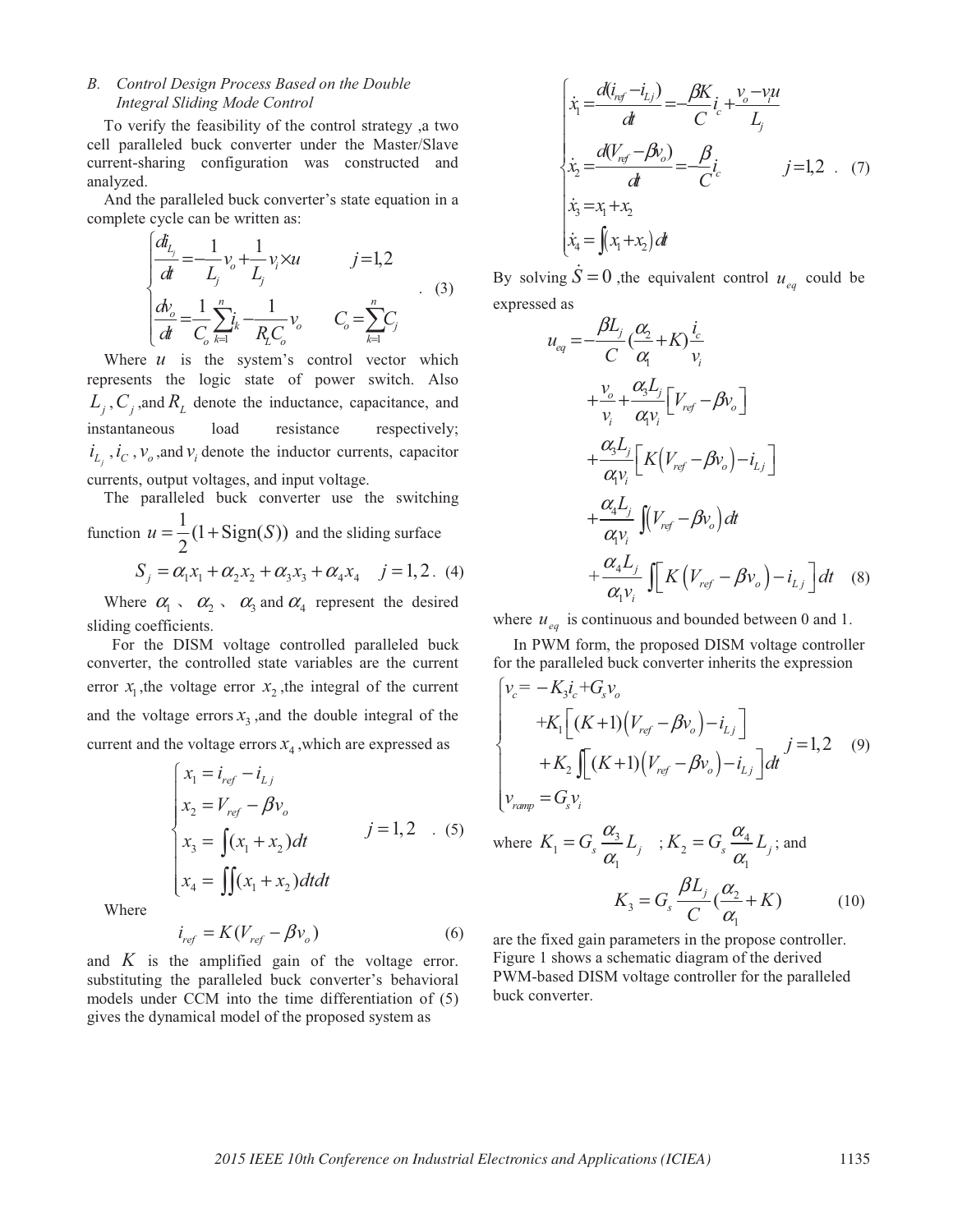

Figure 1. schematic diagram of the derived PWM-based DISM voltage controller for the paralleled buck converter.



| Description             | Parameter         | Nominal value |
|-------------------------|-------------------|---------------|
| Input voltage           |                   | 12V           |
| Output voltage          |                   | 2.4V          |
| capacitance             | $\mathcal{C}_{0}$ | $100 \mu F$   |
| inductance              | $L_1 = L_2$       | $10\mu H$     |
| Switching frequency     |                   | 400K          |
| Minimum load resistance | $R_{L(min)}$      | $0.3\Omega$   |
| Maximum load resistance | $R_{L(max)}$      | $0.6\Omega$   |



Figure 2. The Matlab simulation model of the paralleled buck converter under PWM-based DISM voltage controller



 Figure 3. The steady-state output voltage waveforms of the paralleled buck converter under ISM and DISM controllers.



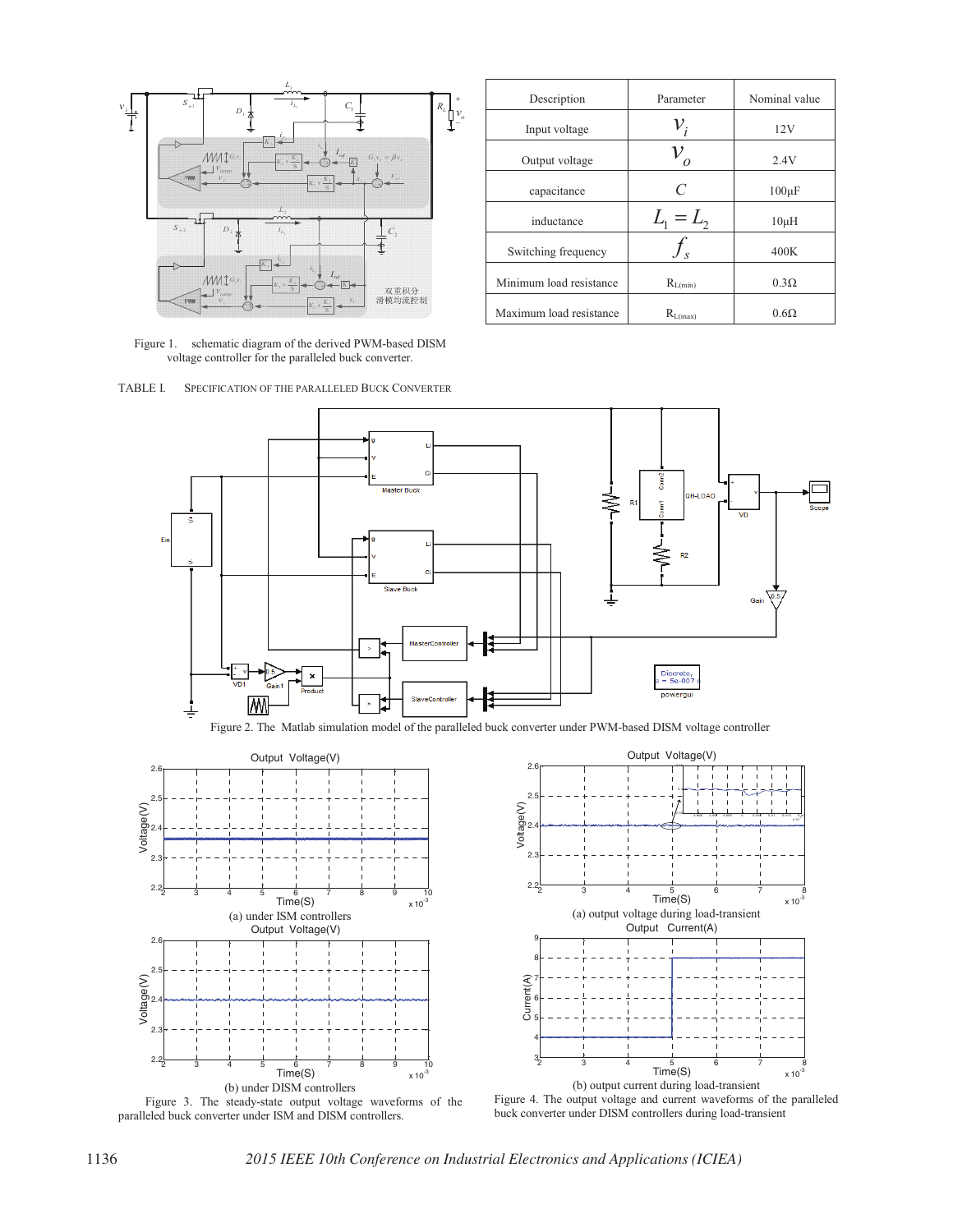

Figure 5. The steady-state output voltage waveforms of the paralleled buck converter under a step input voltage changes from 12 to 24V. Master Inductor Current(A)



Figure 6. The master and slave inductor currents waveforms against disturbances in the load.

### III. SIMULATION RESULTS AND ANALYSIS

This paper is verified alleviating the steady-state regulation error and enhancing dynamic current-sharing property of the DISM controller through Matlab/Simulink simulation. The specification of the paralleled buck converter is given in Table I.

 The Matlab simulation model of the paralleled buck converter under PWM-based DISM voltage controller has been shown in Figure 2.

 And Figure 3 represents the steady-state output voltage waveforms of the paralleled buck converter under ISM and DISM controllers. Figure 3(a) shows that the paralleled buck converter output voltage contains a significant level of steady-state error of around 30 mV under ISM controller. However, the steady-state error is not present in the converter under DISM controller[see Figure 3(b)].

 Figure 4 represents the output voltage and current waveforms of the paralleled buck converter under DISM controllers during load-transient. The simulation result demonstrate that the controller has a robust response during load-transient. And Figure 5 shows the output voltage waveforms of the paralleled buck converter operate under a step input voltage changes from 12 to 24V. It is not usually finding the steady-state output voltage is very stable with little oscillation. And the simulation results demonstrate that the robustness against disturbances in the input voltage. And the Figure 6 shows that the master and slave inductor currents under a step load change from  $0.6$  to  $0.3\Omega$ . And it is worth mentioning that the inductor currents of the slave module track the corresponding signal of the master well.

#### IV. SUMMARY AND CONCLUSION

 This paper presents using double integral sliding mode(DISM) control parallel dc/dc converters to eliminate the steady-state output voltage error. And the simulation results have been shown that introduced an additional double-integral term of the state variables easily alleviating the steady-state regulation error and enhancing dynamic current-sharing property. And this paper has also shown the controller is robust against disturbances in the load and in the input voltage. Although this paper was evaluated with a parallel buck converter comprising two modules, it should be noted that the approach could be applied to system with arbitrary modules.

#### ACKNOWLEDGMENT

 This work is supported by the National Natural Science Foundation of China under project no. 51277003 and the Excellent Youth Scholars Foundation of the Higher Education Institutions of AhHui Province, China under project no. 2012SQRL034.

#### **REFERENCES**

- [1] Huang,Y.Tse,C.K. "Circuit Theoretic Classification of Parallel Connected dc-dc Converters,"IEEE Transactions on Circuits and Systems I, 54(5):1099-1108,2007.
- [2] Ciezki, J.G., Ashton, R.W. "Selection and Stability Issues Associated with a Navy Shipboard DC Zonal Electric Distribution System," IEEE Transactions on Power Delivery, 15(2): 665-669,2001 .
- [3] Ackermann.T., Andersson.G., Soder.L. "electricity market regulations and their impact on distributed generation," IEEE International Conference on Electric Utility Deregulation and Restructuring and power Technologies,2000,Page(s): 608- 613.
- [4] Wei Yongqing, Zhang Xiaofeng, Qiao MingzIlong, Kang Jun. "Control of Parallel Inverters Based on CAN Bus in Large-Capacity Motor Drives", 2008, 1375-l 379.
- [5] Jung-Won Kim, Hang-Seok Choi, BoHyung Cho. "A Novel Droop Method for Converter Parallel Operation," IEEE Trans.on Power Electronics.2002,17(1):25-32.
- [6] Mariano Lopez,Luis Garcia de Vicuna,Miguel Castilla ,Oscar Lopez and Joan Majo, "Interleaving of Parallel dc-dc Converters Using Sliding Mode Control,"IEEE Transactions on industrial Electronics,1998,6(20):1055-1059.